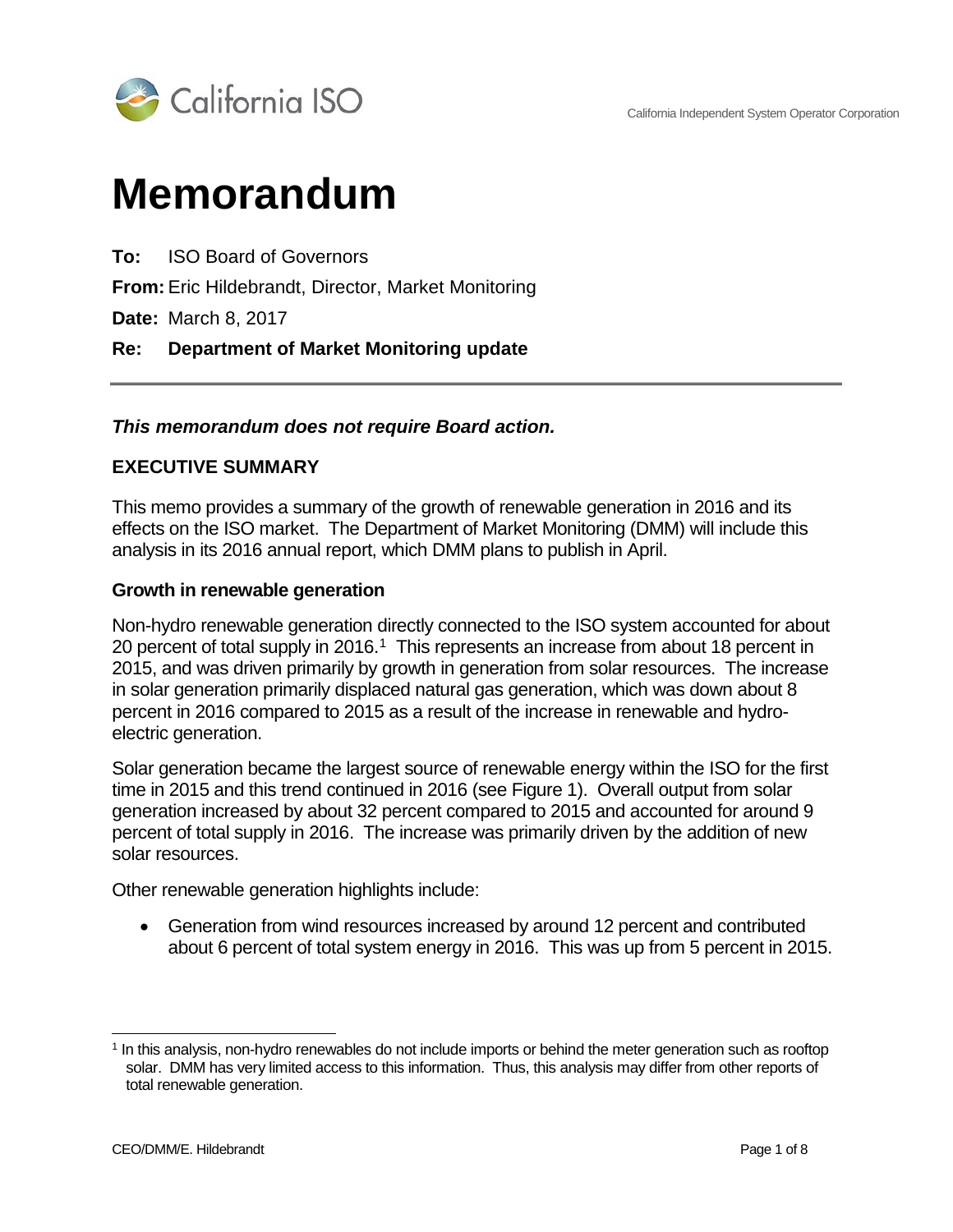

**Figure 1. Total renewable generation by type (2013-2016)**

- The overall output from geothermal generation decreased by about 8 percent in 2016 and provided almost 5 percent of system energy, about the same overall percentage as last year.
- Biogas, biomass, and waste generation accounted for about 2 percent of system energy, a slight decrease compared to 2015.

## **Market impacts of increasing renewable generation**

Prices in the ISO market have changed as renewable generation – and particularly solar generation – has increased. Both day-ahead and real-time prices directly reflect the net load curve.<sup>2</sup> Figure [2](#page-1-0) compares the average hourly net load curve (dashed red line) with average hourly day-ahead prices (blue line) and 15-minute real-time prices (yellow line) for 2016. The largest change in the prices was during the mid-afternoon hours. In previous years, both the shape of the net load curve and the price curves would increase or remain flat throughout the mid-day hours. However, with the significant increase in solar generation over the past few years, the net load curve and prices have declined in the early afternoon hours as solar generation comes on-line.

<span id="page-1-0"></span><sup>&</sup>lt;sup>2</sup> The net load curve shows wind and solar generation subtracted from load.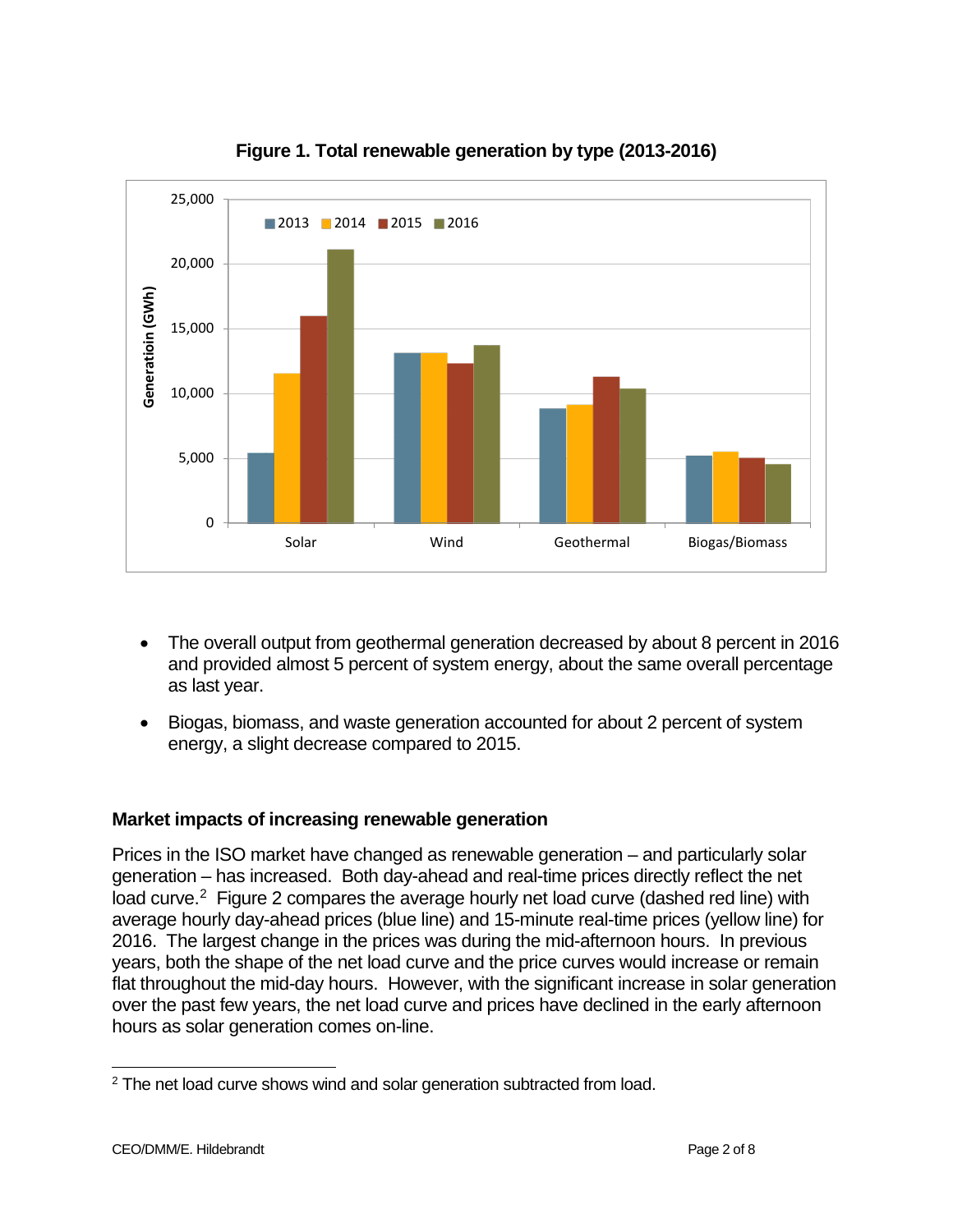

**Figure 2. Average hourly ISO prices compared to net load (2016)**

With increasing solar generation, we have seen an increase in the frequency of negative prices and a shift in the hours with negative prices, particularly in the real-time market. Negative prices occurred in roughly 5.4 percent of 5-minute prices at the load area level in 2016. This is up from 4.3 percent of 5-minute load area prices in 2015 and 2.7 percent of these prices in 2014 (see [Figure 3\)](#page-3-0).

Most of the negative prices in the 5-minute market were between -\$50/MWh and \$0/MWh. This reflects that the vast majority of negative prices set by economic bids to decrease renewable resources, primarily from solar generation. The yellow and red bars are indicative of periods where the market may not have been able to solve the solution based on market bids and penalty parameters likely set the price. Overall, these periods were infrequent in 2016 at the system and regional level and declined compared to both 2015 and 2014.

Several years ago, most negative prices occurred in the early morning hours of the day when loads were lowest overnight. Over the few years we have seen a shift to an increased frequency of negative prices during the mid-day hours. [Figure 4](#page-3-1) shows the hourly average frequency of 5-minute market load area prices in 2012, 2014 and 2016. The highest frequency of negative prices was in the overnight hours in 2012 and 2014. In 2014, we saw an increase in negative prices in the mid-day hours. By 2016, the frequency of negative prices were highest in the mid-day hours and relatively lower during the overnight hours.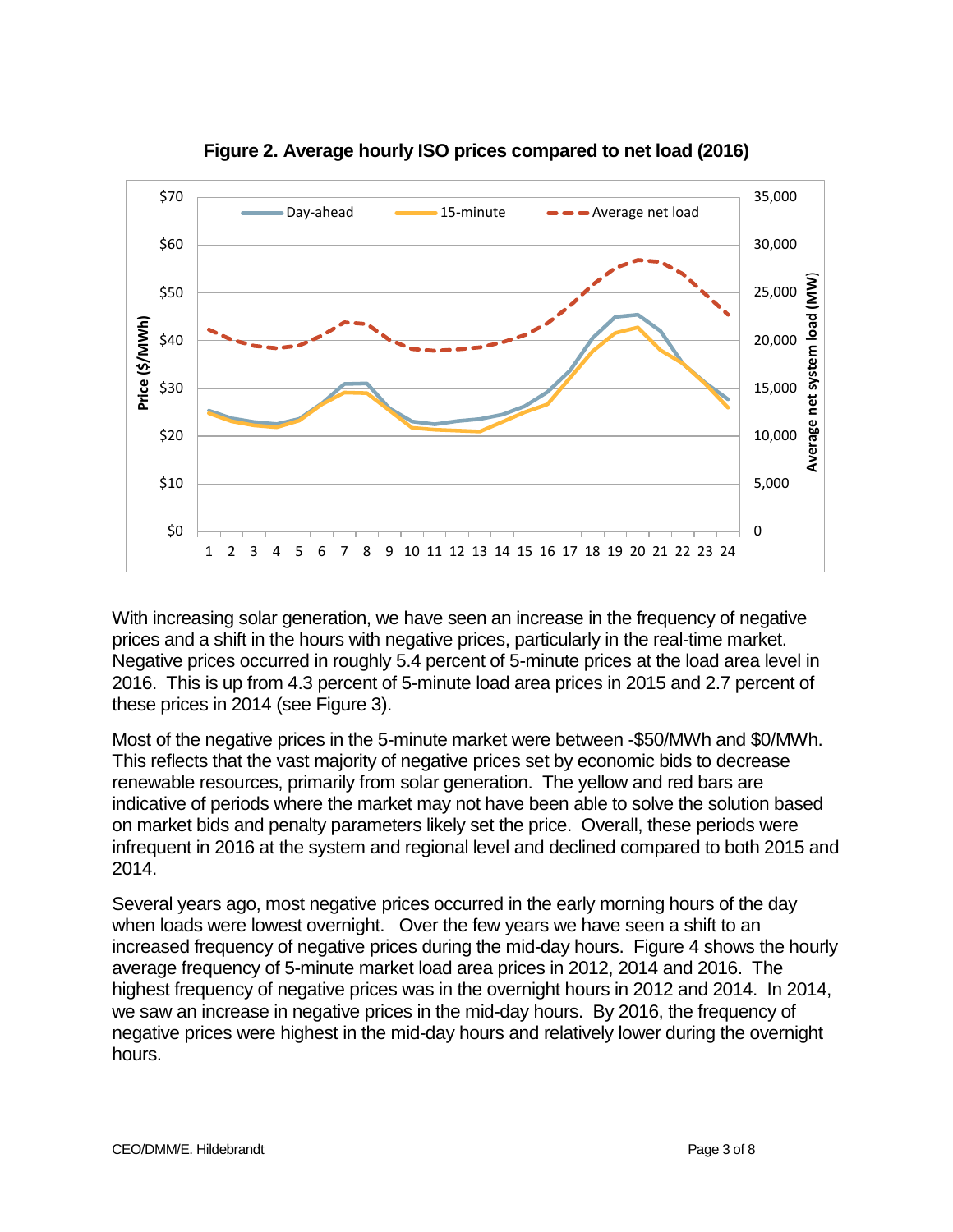<span id="page-3-0"></span>

<span id="page-3-1"></span>**Figure 3. Frequency of negative 15-minute market prices by year [3](#page-3-2)**

## **Figure 4. Frequency of negative 5-minute market prices by operating hour**



<span id="page-3-2"></span> <sup>3</sup> The price floor dropped from -\$30/MWh to -\$150/MWh in May 2014.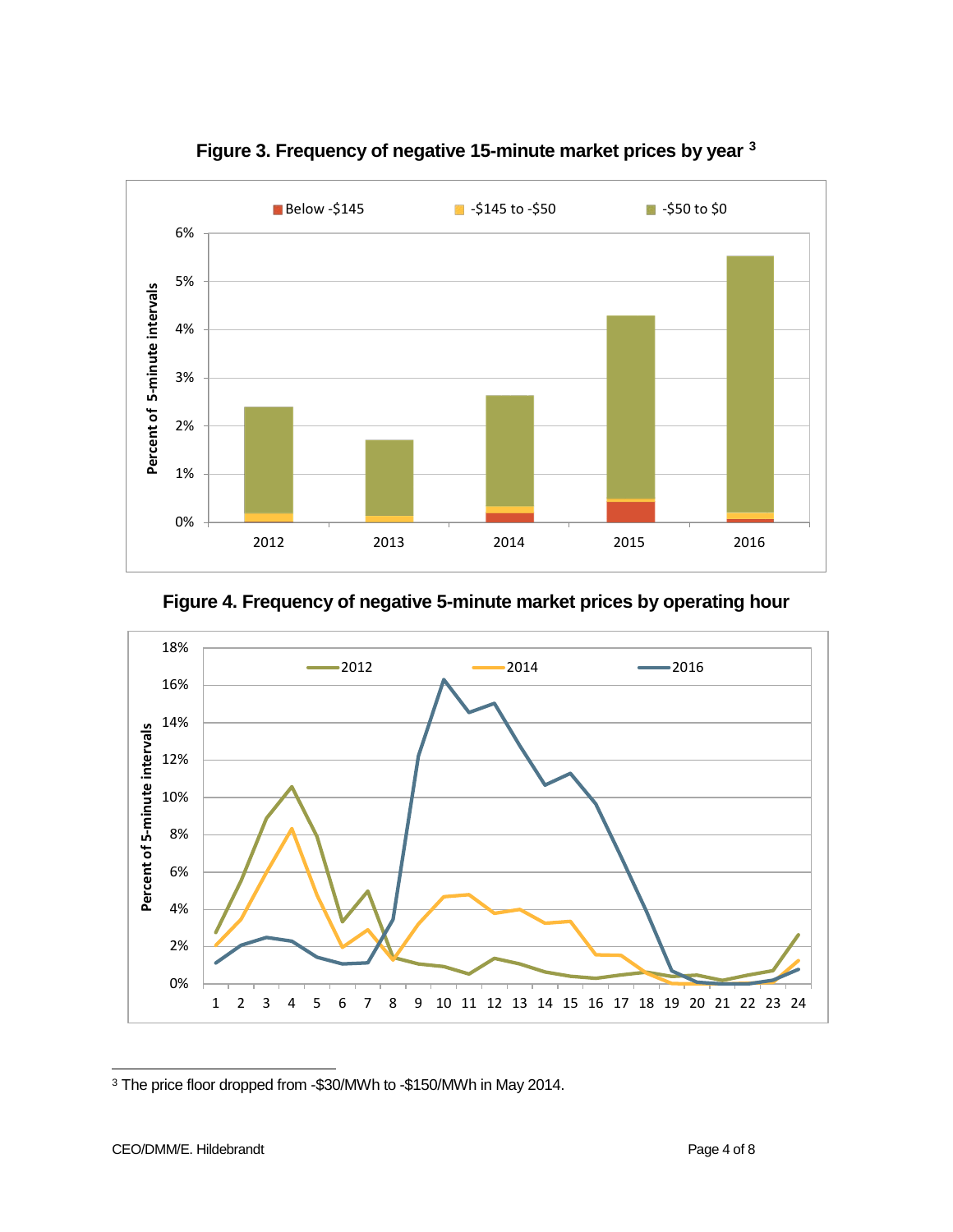Negative prices are indicative of oversupply conditions. The market can resolve oversupply conditions by decrementally dispatching generation. For solar and wind generation, decrementally dispatching generation reduces the output of these resources from their forecasted output level. Decrementally dispatching renewable generation is preferred to uneconomic curtailment because it provides an economic signal to help the ISO market software solve oversupply without operator intervention or setting prices at administrative levels.

However, decrementally dispatching renewable generation and uneconomic curtailment both reduce renewable generation output. As shown in [Figure 5,](#page-4-0) most negatively bid generation in the real-time market in 2016 was renewable generation including solar (yellow bar), wind (green bar), and geothermal (red bar).

<span id="page-4-0"></span>

**Figure 5. Real-time economic bids by bid range and resource type (2016)**

The amount of solar generation decrementally dispatched to reduce output below forecasted levels totaled about 1.6 percent of total solar generation in 2016 compared to about 1.2 percent in 2015. The largest monthly decremental dispatch of solar generation was 3.4 percent of total solar generation in March 2016, compared to 3.2 percent in May 2016.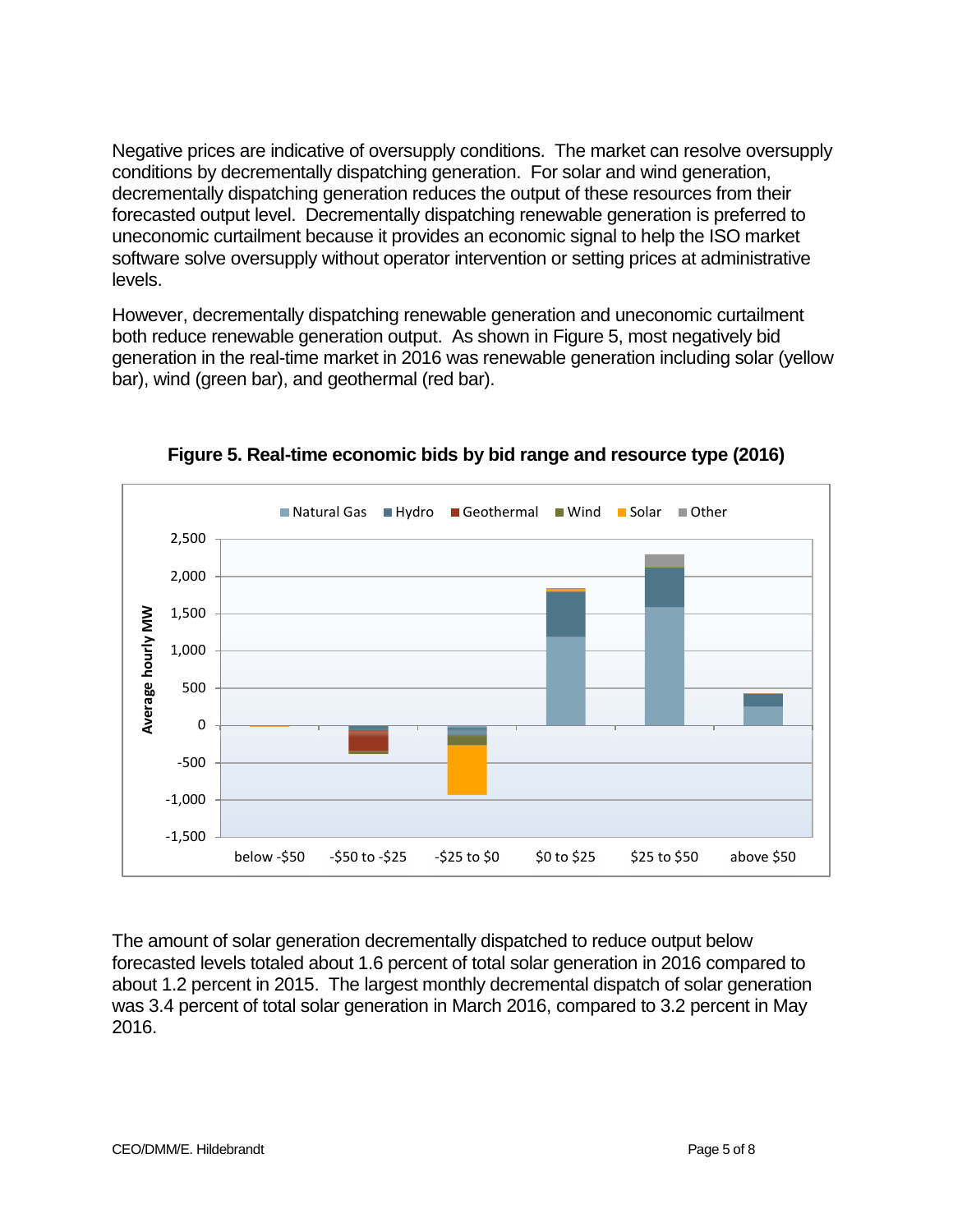The amount of wind generation decrementally dispatched totaled about 0.3 percent of forecasted wind output in 2016 compared to about 0.2 percent in 2015. The largest monthly decremental dispatch of wind generation was 0.6 percent in December 2016, compared to 0.4 percent in April 2016. Solar was decrementally dispatched more than wind primarily because participants bid more economic downward capacity for solar than for wind, and because solar bids tended to be slightly higher than the wind bids.

While in most cases the market can resolve oversupply by dispatching bids, there are times when no additional generation is available to be decrementally dispatched and generation needs to be curtailed by the market software or manual dispatches by ISO operators. Such uneconomic curtailment of generation was down in 2016 compared to 2015 by almost 60 percent, with most months having fewer curtailments of generation in 2016 compared to 2015 (see [Figure 6\)](#page-5-0).



<span id="page-5-0"></span>**Figure 6. Monthly total self-schedule curtailment by resource type (2015 – 2016)**

The decline in uneconomic curtailment occurred even as solar output increased by about 32 percent in 2016 and hydro-electric generation more than doubled compared to 2015. This low and declining level of uneconomic curtailment indicates that the current bid floor is sufficiently low to allow for sufficient levels of economic decremental bids.<sup>[4](#page-5-1)</sup>

<span id="page-5-1"></span> <sup>4</sup> The ISO had considered lowering the bid floor form -\$150/MWh to -\$300/MWh in 2016. However, the ISO deferred lowering the bid floor at this time based on the declining levels of uneconomic curtailment and will reconsider lowering the bid floor should evidence show that the negative bid floor resulted in increasing levels of uneconomic curtailment.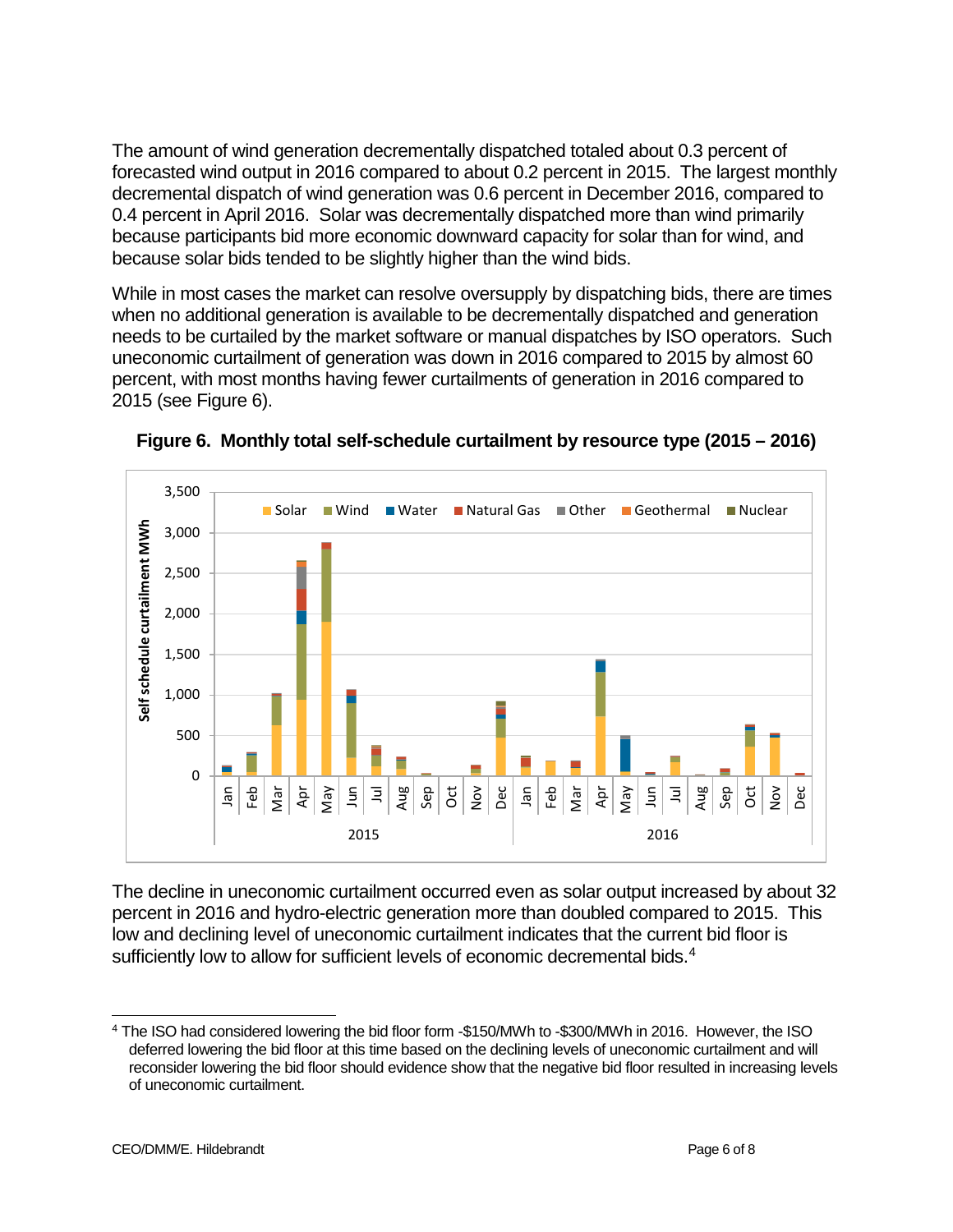<span id="page-6-0"></span>Wind curtailment declined by over 75 percent and solar curtailment dropped by about 50 percent compared to 2015. This decline is likely driven by renewable generation, particularly solar, continuing to bid more downward generation into the market and the expansion of the energy imbalance market. The addition of NV Energy beginning in December 2015 added almost 1,000 MW of additional transfer capacity out of the ISO in the real-time market as well as several hundred megawatts of transfer capacity with PacifiCorp East.<sup>[5](#page-6-1)</sup>

The prevailing flows of EIM transfers during the early afternoon hours — when solar generation is at its highest and the net load curve is at its lowest ─ is frequently out of the ISO and going into other EIM areas. This trend typically reversed in the non-solar hours as EIM transfers would frequently come into the ISO from other EIM areas.

[Figure 7](#page-6-0) highlights this trend by showing average hourly imports and exports into NV Energy from the ISO in 2016. Positive values in Figure 7 represent imports into NV Energy from the ISO area, while negative values represent exports from NV Energy to the ISO area. As shown in this figure, imports to NV Energy from the ISO were highest in hour 12, whereas exports from NV Energy to the ISO were highest in hour 5. Imports to NV Energy from the ISO were highest in the spring months as renewable and hydro-electric generation increased during periods of low system load.





j

<span id="page-6-1"></span><sup>5</sup> The ISO quantifies the overall benefits of EIM including the avoided decrease in renewable generation due to EIM its quarterly benefits reports at: [http://www.caiso.com/informed/Pages/EIMOverview/Default.aspx.](http://www.caiso.com/informed/Pages/EIMOverview/Default.aspx)